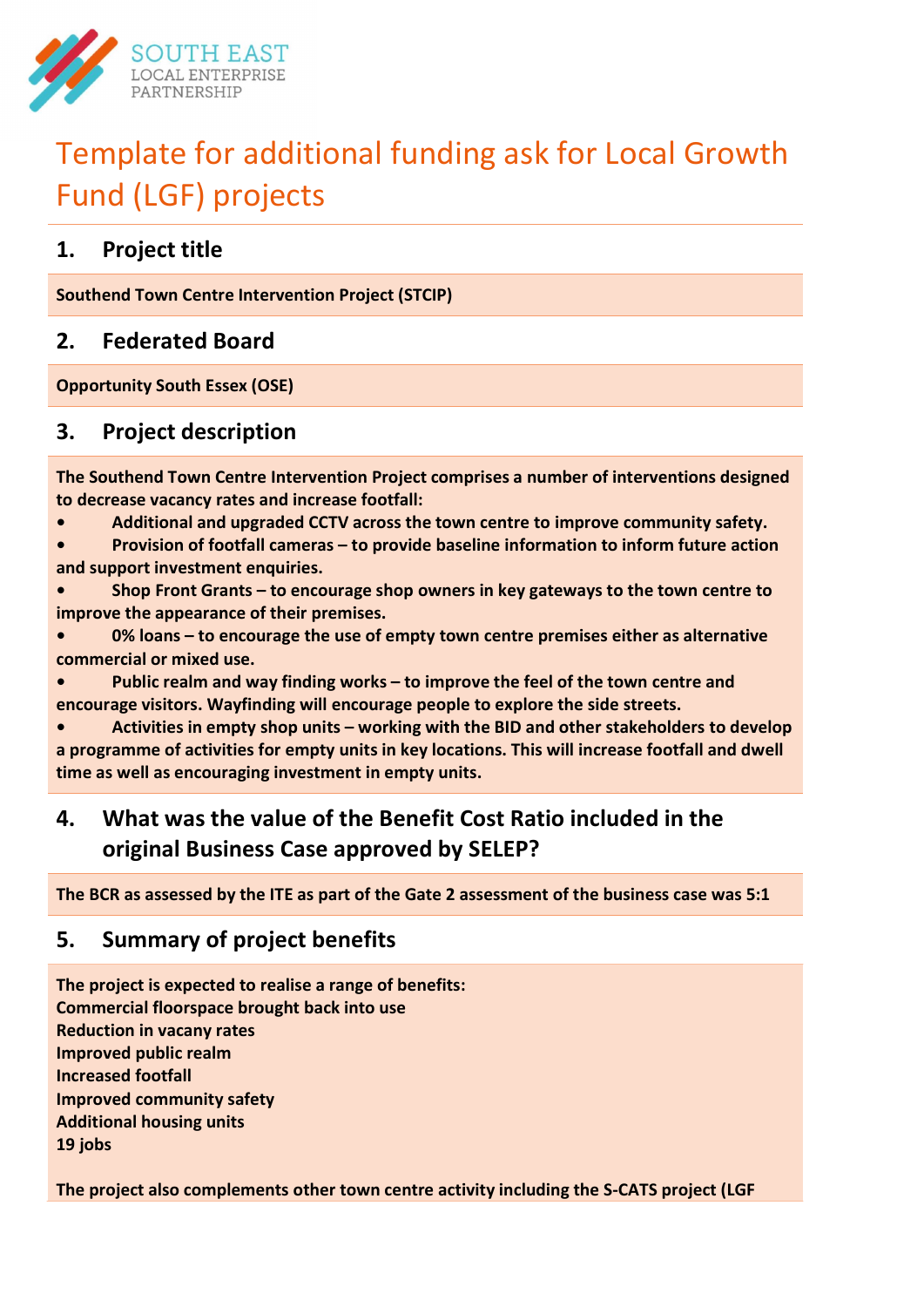

funded), Cooltowns, Sunrise and NPIF.

#### 6. Existing LGF allocation

The current LGF allocation is £1.5m. The total project value is £2.500m.

#### 7. LGF spent to date

No spend to date. Orders for public realm work to be placed imminently and negotiations underway for empty shop unit so spend to be incurred Q3 and Q4 20/21.

#### 8. Additional LGF sought

An additional LGF allocation of £125,000 is sought.

#### 9. Why is additional LGF investment required?

The STCIP project seeks to complement a number of other town centre initiatives and create a welcoming environment in which visitors to the town centre feel safe and as a consequence are happy to spend time exploring what it has to offer. To this end a key part of the project is the provision of additional CCTV and an upgrading of the existing equipment.

An area which has experienced a number of recent issues, including a murder, is the Forum Square located between Elmer Approach and the Farringdon Service Road. The site is adjacent to the High Street and sits to the front of the existing Forum building and the Focal Point Gallery. This was also the site for the Forum II project which has recently been withdrawn due to issues directly attributable to the COVID pandemic.

CCTV in this area is not going to be provided through the STCIP project as it was expected that the Forum II project would provide CCTV in addition to other local improvements which would have improved safety in the area. AS the Forum II project is no longer going ahead this leaves a significant gap in CCTV coverage and means that other community safety measures cannot be implemented. These included preventing access to the rear of High Street properties, lighting improvements and gated access to the service road.

The provision of the additional LGF will allow the CCTV and community safety elements of the Forum II project to be implemented ensuring that there is no blindspot in coverage. This will also ensure that the benefits attributed to the STCIP will be achieved.

#### 10. Can the project proceed without the additional LGF allocation?

Yes

## 11. What are the main project risks impacting the ability of the project to proceed?

The main project risks relate to COVID. Some aspects of the project have already been delayed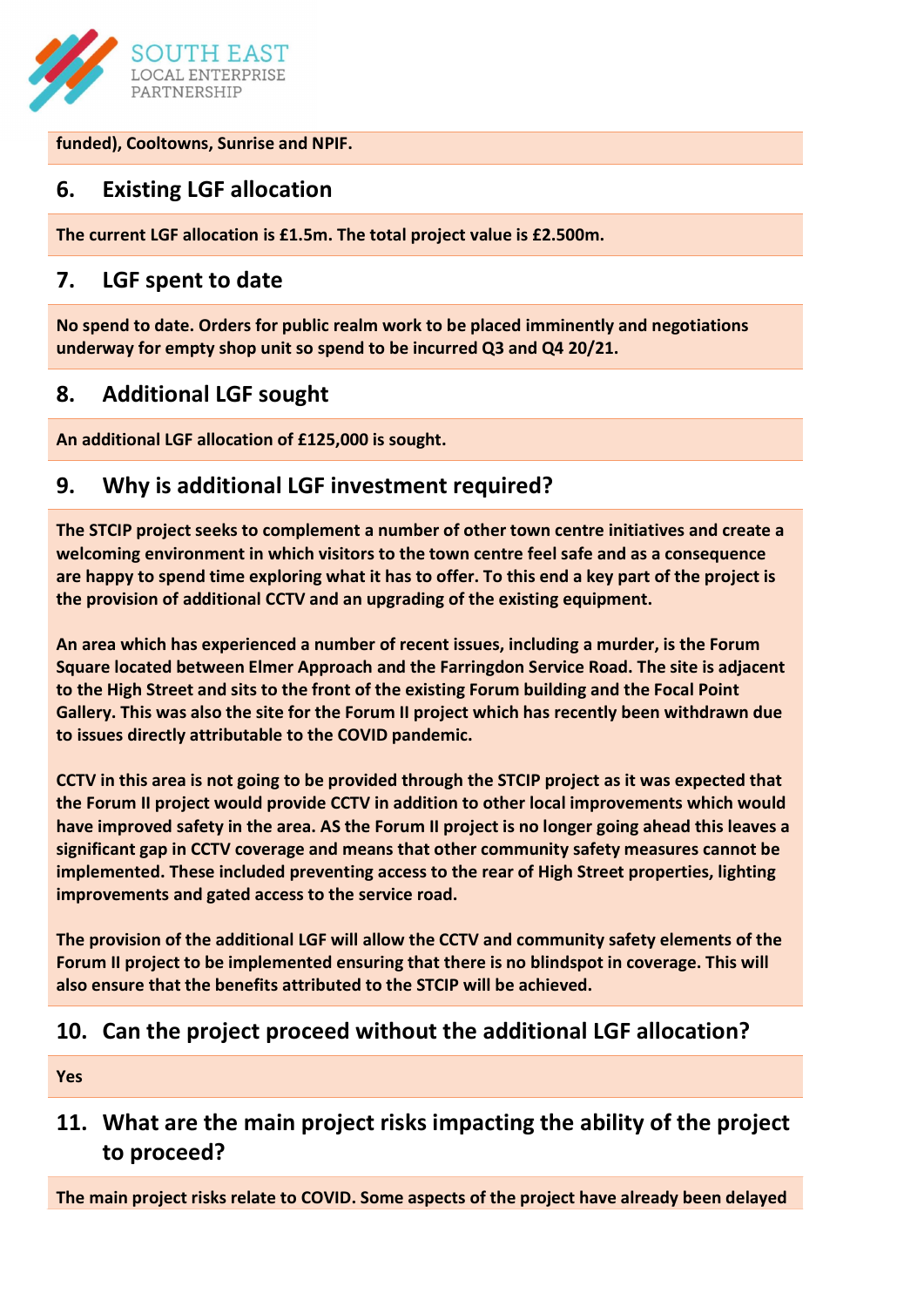

as a consequence of the COVID lockdown. Good progress is now being made and the project team has been able to find a way forward working within current Government guidelines. Contractors have also had time to familiarise themselves with the guidance and implement new and compliant working practices. Clearly we will need to respond to any change in the 'Tier status' for Southend or any future lockdown but we are confident that we have the measures in place to achieve this. All materials have now been ordered and will be stored locally so that securing supplies will not be an issue going forward. The only remaining risk relates to the take up of loans and grants by town centre business. Clearly in the current climate there is a possibility that businesses will not have the appetite for investment. Consultations with the BID and informal approaches from agents and potential inward investors suggest that demand will be strong. We have also considered alternative approaches to delivering the project and do have back up plans in place if needed.

# 12. Have the project benefits changed since the original Business Case was approved by the Accountability Board?

If yes, please state the nature of these changes and the likely impact on the value for money case.

No.

#### 13. How can the project support the economic recovery?

There is a growing body of research to suggest that the emerging role of town centres is to become a 'destination' to encourage residents and visitors to visit and spend more time (and money) in their local urban centre. Investment in good quality public realm and measures to make public space more desirable are critical to the competitiveness of place and key to transforming a town centre into a destination. Evidence of high-quality public realm in flagship locations such as Oxford Street in London estimates an uplift in footfall in the region of 32%, and a 17% increase in retail sales, as a result of good public realm investment. On a smaller scale, Altrincham has reaped the benefits of investing in good public realm, amongst other measures, which has meant 'footfall has increased, and vacancy rates have fallen'. Trafford Council's town Centres Business Growth Programme has levered in over £600,000 of private investment and created 100 jobs. This precedent suggests that investment in the public realm and other related activities generates 'economic benefit streams' that translate into 'economic impact' through a number of mechanisms: attracting investment; increasing land and property values; attracting visitors; increasing tourism; improving productivity; and enhancing image. The STCIP project provides a package of measures which, alongside, other town centre programmes that will generate the benefit streams leading to a positive economic impact for Southend.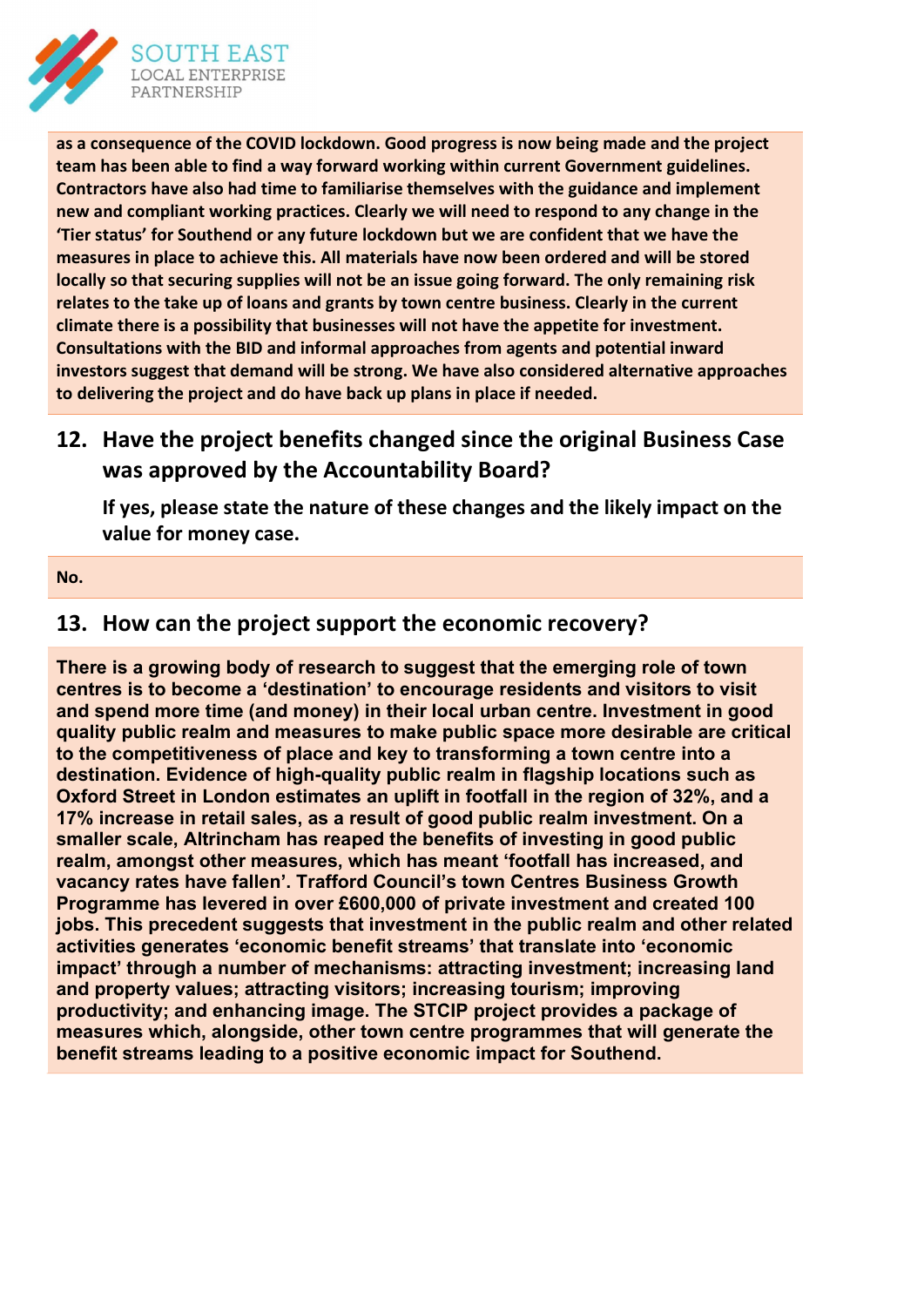

# 14. If additional funding is awarded to the project, are there any remaining barriers to project delivery (for example: outstanding planning approvals, other Governance requirements, other funding sources awaiting confirmation)?

There are no barriers to project delivery. The Forum II project and associated works had planning permission.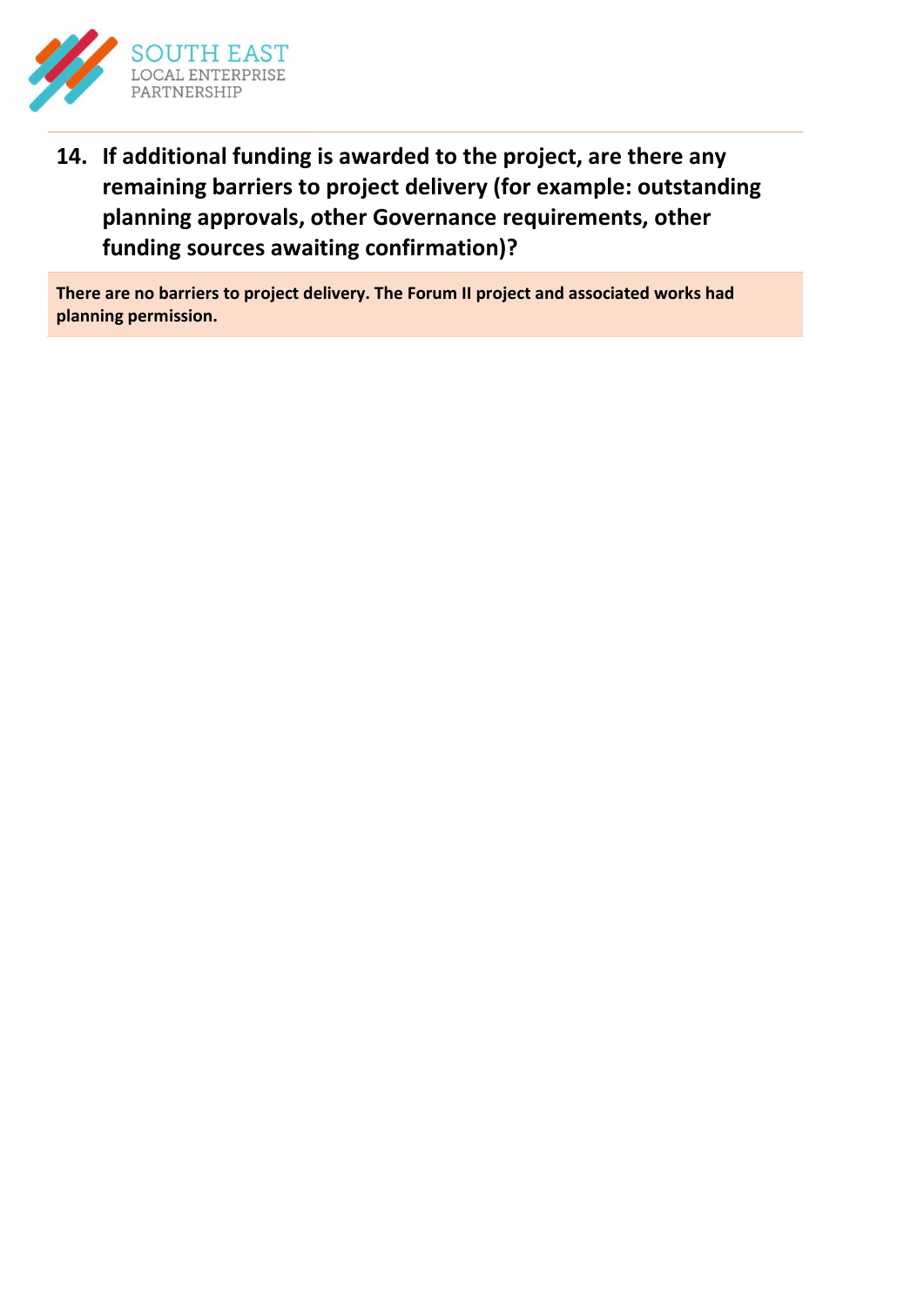

| Original funding breakdown (as per the original Business Case) (£m) |         |         |         |         |         |         |         |         |         |                 |              |
|---------------------------------------------------------------------|---------|---------|---------|---------|---------|---------|---------|---------|---------|-----------------|--------------|
| <b>Funding</b><br>source                                            | 2015/16 | 2016/17 | 2017/18 | 2018/19 | 2019/20 | 2020/21 | 2021/22 | 2022/23 | 2023/24 | 2024<br>onwards | <b>Total</b> |
| LGF via<br><b>SELEP</b>                                             |         |         |         |         | 0.285   | 1.215   |         |         |         |                 | 1.500        |
| <b>SBC</b> match<br>funding                                         |         |         |         |         | 0.200   | 0.800   |         |         |         |                 | 1.000        |
| <b>Total</b>                                                        |         |         |         |         | 0.485   | 2.015   |         |         |         |                 | 2.500        |

| <b>Revised funding breakdown (£m)</b> |         |         |         |         |         |         |         |         |         |                 |              |
|---------------------------------------|---------|---------|---------|---------|---------|---------|---------|---------|---------|-----------------|--------------|
| <b>Funding</b><br>source              | 2015/16 | 2016/17 | 2017/18 | 2018/19 | 2019/20 | 2020/21 | 2021/22 | 2022/23 | 2023/24 | 2024<br>onwards | <b>Total</b> |
| LGF via<br><b>SELEP</b>               |         |         |         |         |         | 0.500   | 1.125   |         |         |                 | 1.625        |
| <b>SBC</b> match<br>funding           |         |         |         |         |         | 0.200   | 0.800   |         |         |                 | 1.000        |
| <b>Total</b>                          |         |         |         |         |         | 0.700   | 1.925   |         |         |                 | 2.625        |